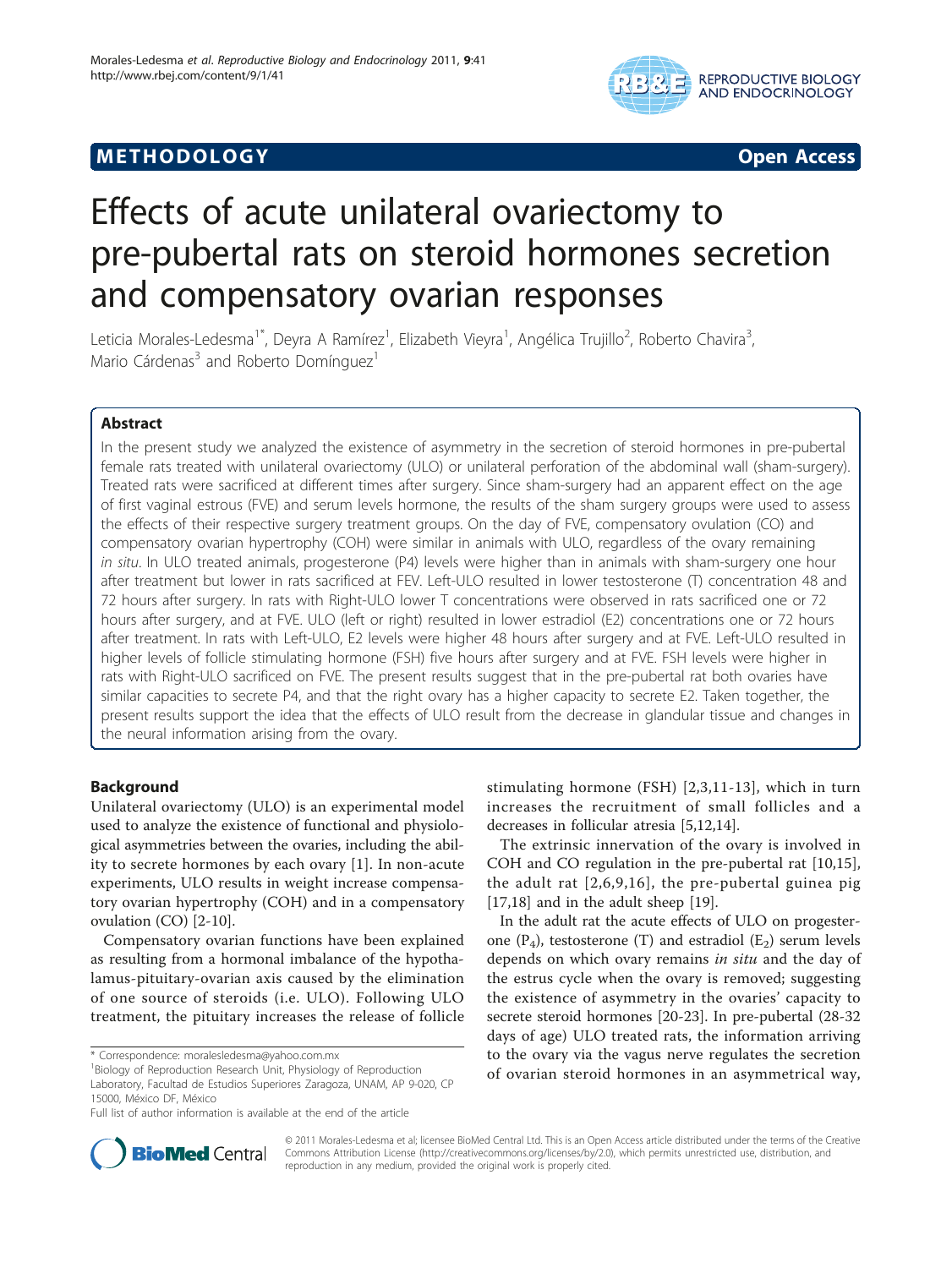which depends on the *in situ* ovary and the age of the animal [\[10](#page-6-0)].

Several studies show that asymmetries between paired endocrine organs (ovaries, adrenals, thyroid, testis) are related to the regulation exerted by the pituitary trophic hormones [[2,6](#page-6-0)[,24,25](#page-7-0)]. It has been hypothesized that the actions of these hormones are modulated by the glands receiving peripheral innervations, such as the vagus nerve and the superior ovarian nerve [\[1,20,22,](#page-6-0)[26-28](#page-7-0)].

To understand the ovaries and pituitary gland compensatory capacity to synthesize hormones, most studies have been performed with adult ULO treated rats.

Because little is known about the ovaries' capacity to secrete steroid hormones at the onset of puberty, the aim of the present study was to evaluate the effects of removing one ovary to pre-pubertal rats on the concentration of steroid hormones and gonadotropins.

## Methods

All experiments were carried out in strict accordance with the Mexican Law of Animal Treatment and Protection Guidelines. The Committee of the Facultad de Estudios Superiores Zaragoza approved the experimental protocols.

Thirty-two day-old female rats of the CII-ZV strain from our own breeding stock were maintained under controlled conditions of light (lights on from 05:00 am to 19:00 pm) and temperature (22  $\pm$  2 °C). Animals were housed in acrylic cages and maintained with free access to rat food (Purina S.A., Mexico) and water ad libitum. Animals were kept with their dams until day 21 of age, when they were weaned and placed in group cages (five females and one male per cage). Surgeries were performed under ether anesthesia between 09:00 and 11:00 hours.

This study was designed to assess the effects of unilateral ovariectomy on spontaneous ovulation and the effects on hormones levels. Groups of rats were allotted at random to one of the following treatments:

# A. Effects of unilateral ovariectomy on spontaneous ovulation

#### Untouched controls

Nineteen non-treated rats were sacrificed when they showed their first vaginal estrous (FVE).

#### Sham-surgery or laparotomy (LAP)

Ten rats were treated with a unilateral dorso-lateral incision on the left (L-LAP) side and another ten rats with an incision on the right (R-LAP) side. The incision was performed 2 cm below the last rib; affecting skin, muscle, and peritoneum. No organs were manipulated. The wound was subsequently sealed. When vaginal opening occurred, vaginal smears were obtained daily and the animals were sacrificed on the day of FVE.

#### Unilateral ovariectomy (ULO)

Animals were laparotomized, and the left (L-ULO) [17 rats] or right (R-ULO) [15 rats] ovary was removed. The wound was subsequently sealed. The animals were sacrificed on the day of FVE.

# B. Acute Effects of unilateral ovariectomy on hormones levels

Twenty five groups of eight rats each were assigned to one of the following treatments: control, L-LAP, L-ULO, R-LAP, R-ULO. The animals were sacrificed 30 minutes, one hour, five hours, 48 hours or 72 hours after surgery. Autopsy procedures

The animals were killed by decapitation. The blood of the trunk was collected, allowed to clot at room temperature for 30 minutes and centrifuged at 3,000 RPM for 15 minutes. Serum was stored at -20 °C, until  $P_4$ , T,  $E<sub>2</sub>$ , FSH and LH concentrations were measured using radioimmunoassay (RIA). The right and left oviducts were dissected from rats sacrificed on the day of FVE and the number of ova present was counted with a stereoscopic microscope. Ovaries were removed, dissected and weighed on a precision balance.

The CO and COH were calculated as described previously [\[10\]](#page-6-0):

 $CO =$  [(the number ova shed by the *in situ* ovary - the mean number of ova shed by the respective ovary in the sham surgery group)/the mean number of ova shed by the respective ovary in the sham surgery group]  $\times$  100.

 $COH = [(weight of the *in situ* ovary - the mean)]$ weight of the respective ovary from the sham surgery group)/the mean weight of the respective ovary from the sham surgery group  $\times$  100.

#### Hormone measurement

Serum concentrations of  $E_2$  (pg/ml), T (ng/ml) and  $P_4$ (ng/ml) were measured using RIA, with kits purchased from Diagnostic Products (Los Angeles, CA, USA). The intra- and inter-assay coefficients of variation were 8.35% and 9.45% for  $P_4$ , 8.12% and 9.28% for  $E_2$ , and 9.65% and 10.2% for T respectively. FSH and LH levels in serum (ng/ml) were measured using the double antibody RIA technique, using reagents and protocols kindly supplied by the NIADDK National Pituitary Program (Bethesda, MD, USA). Intra- and inter-assay variations were in the order of 5.1% and 6.5% for LH, and 4% and 7.9% for FSH. The results are expressed in terms of NIADDK standards RP-2 FSH and LH.

#### Statistical analyses

Data on the age of FVE, the number of ova shed, as well as the CO and COH percentages were analyzed using Kruskal-Wallis test, followed by Mann Whitney U-pair-wise comparisons to locate potential differences across treatment groups. Ovulation rates (number of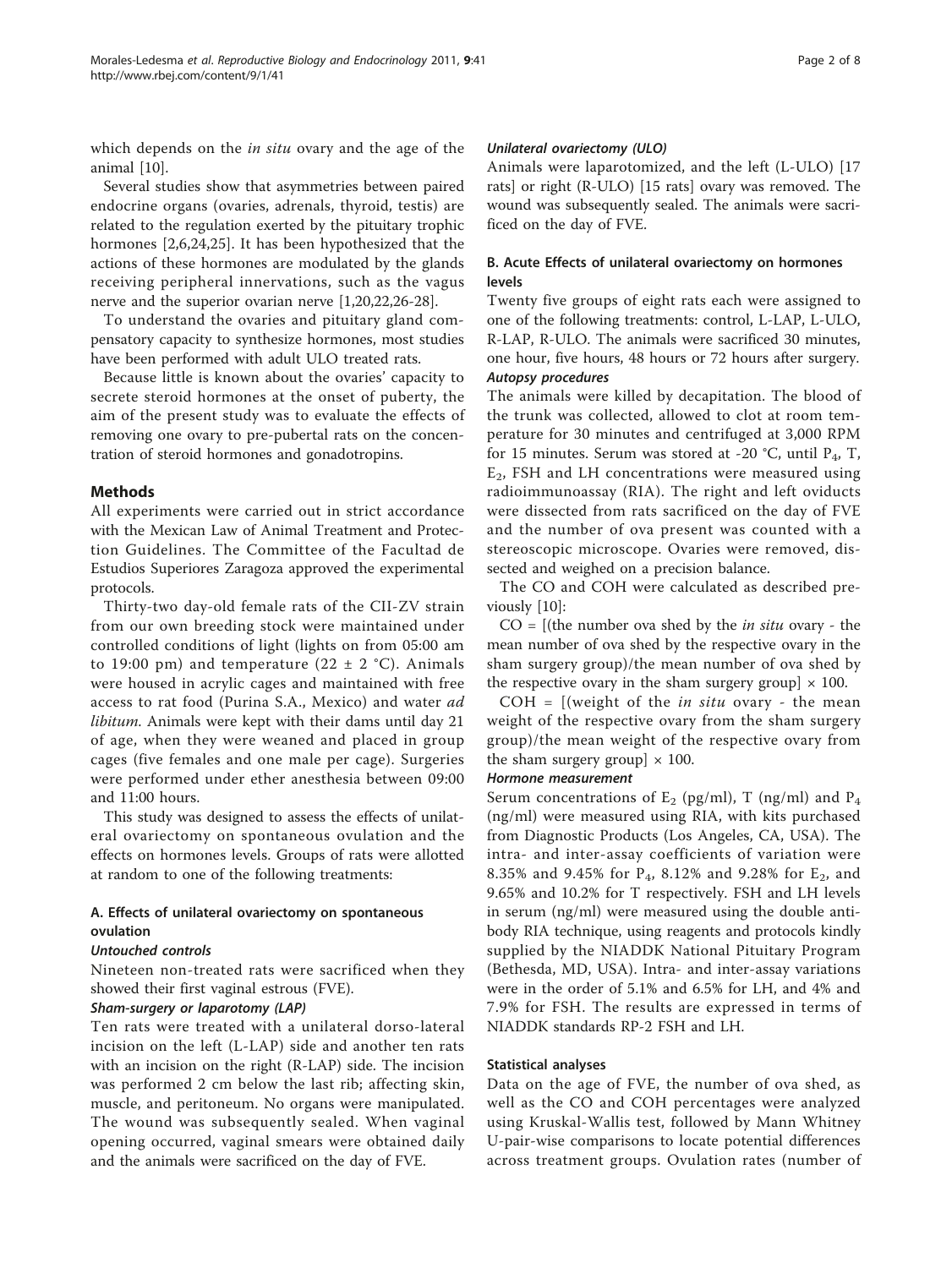ovulating animals/number of treated animals) were analyzed using Fisher's exact probability test, or the Chi square test. Data on  $P_4$ , T,  $E_2$ , FSH and LH concentrations in serum were analyzed using multivariate analysis of variance (MANOVA), followed by Tukey's test. Differences in hormones serum concentrations between two groups were analyzed with Student's t-test. A  $p$  value of less than 0.05 was considered significant.

# Results

#### Onset of puberty and ovulatory responses

Compared to untreated control rats, sham-surgery treated animals showed a delay in the age of reaching FVE. No changes in ovulation rate or the number of ova shed were observed between control and sham group. Rats with ULO treatment showed similar age of FVE and ovulation rates to sham surgery treated rats; however, the number of ova shed by the in situ ovary (left or right) was higher than in rats with sham-surgery (Table 1).

# Effects of LAP on  $P_4$ , T and  $E_2$  serum levels

In LAP (left or right) treated rats,  $P_4$  levels were higher in animals sacrificed either 30 minutes or one hour after surgery, but lower in animals sacrificed five or 72 hours after surgery (Figure [1](#page-3-0)).

L-LAP and R-LAP effects on T and  $E_2$  levels varied with the time elapsed between surgery and autopsy (Figure [1](#page-3-0)). Compared to control animals, the effects of left and right LAP treatment on T levels depended on the time between surgery and autopsy: T levels were higher in rats with LAP treatment sacrificed 30 minutes, one hour or 72 hours after surgery. These changes depended on the side of the peritoneum that was perforated (Figure [1\)](#page-3-0).

In both L-LAP and R-LAP treatment groups,  $E_2$  levels were different than in control groups and these differences were associated to the side (left or right) the

Table 1 Ovulatory response in rats with unilateral ovariectomy performed at 32 days of age

| Groups n     |                 | <b>FVE</b><br>(days)             | Number of ova shed per Ovulation rate<br>ovary |                          |       |
|--------------|-----------------|----------------------------------|------------------------------------------------|--------------------------|-------|
|              |                 |                                  | Left                                           | Right                    |       |
|              |                 | <b>Control</b> 19 34.9 $\pm$ 0.5 | $4.2 \pm 0.4$                                  | $5.0 + 0.5$              | 13/19 |
| <b>L-LAP</b> |                 | $10 \quad 38.1 + 0.9^*$          | $5.1 + 1.2$                                    | $4.7 + 0.5$              | 8/10  |
| <b>L-ULO</b> |                 | $17 \quad 39.5 \pm 0.6$          |                                                | $8.5 + 1.0***$           | 9/17  |
| <b>R-LAP</b> | 10 <sup>1</sup> | $40.2 + 1.2*$                    | $4.1 + 0.7$                                    | $4.8 + 0.4$              | 9/10  |
| R-ULO        |                 | $15 \quad 39.1 + 0.9$            | $7.7 + 1.2***$                                 | $\overline{\phantom{m}}$ | 9/15  |

Age of first vaginal estrus (FVE), number of ova shed (Mean  $\pm$  S.E.M.) and ovulation rate. Data is presented for control animals, left (L-LAP) and right (R-LAP) laparotomy, left (L-ULO) and right (R-ULO) unilateral ovariectomy at 32 days of age. Animals were sacrificed at FVE.

\*p < 0.05 vs. control group (Kruskal-Wallis test followed by Mann-Whitney U-test).

\*\*p < 0.05 vs. its respective sham-surgery group (Mann-Whitney U-test).

surgery was performed and on the time elapsed between surgery and autopsy.  $E_2$  serum levels were higher in L-LAP treated rats sacrificed one or five hours after treatment, and lower in animals sacrificed at FVE. Compared to the control group, rats in the R-LAP group sacrificed one hour after surgery had higher  $E_2$  serum levels, and lower  $E_2$  levels in rats sacrificed 30 minutes or 48 hours after surgery or at FVE (Figure [1\)](#page-3-0).

# Effects of LAP on FSH and LH serum levels

Compared to the control group, L-LAP treated animals sacrificed five hours after surgery had lower FSH levels (Figure [2](#page-3-0)). The effects of LAP on LH depended on the side LAP surgery was performed. Compared to their respective control group, L-LAP resulted in higher LH levels in animals sacrificed at 30 minutes, 72 hours or at FVE. In R-LAP treated rats, higher LH levels were observed in animals sacrificed five hours after surgery (Figure [2](#page-3-0)).

#### CO and COH

Animals with ULO (the left or right ovary in situ) sacrificed on FVE had similar CO (left ovary in situ142.1  $\pm$ 13.9% vs. right ovary in situ  $129.3 \pm 7.9\%$  NS). COH occurred 48 hours after ULO treatment and was similar for both ovaries (between 35 and 48%).

#### Effects of ULO on  $P_4$ , T, and  $E_2$  serum levels

Compared to LAP treated animals, the  $P_4$  concentrations in L-ULO and R-ULO treated animals were higher in the group sacrificed one hour after surgery, and lower in the rats sacrificed five hours after treatment. L-ULO resulted in lower  $P_4$  concentration in animals sacrificed at FVE (Figure [3](#page-3-0)).

In animals sacrificed at FVE, rats with the right ovary in situ had lower  $P_4$  concentrations than rats with the left ovary in situ (right ovary in situ  $2.2 \pm 0.2$  vs. left ovary *in situ*  $4.7 \pm 0.5$  ng/ml,  $p < 0.05$ )

Compared to their corresponding LAP treatment group, removing the left ovary resulted in lower T concentrations in animals sacrificed 48 or 72 hours after surgery. A similar result was observed in rats with R-ULO sacrificed one or 72 hours after surgery, and those sacrificed at FVE. R-ULO animals sacrificed 48 hours after surgery showed significantly higher T concentrations than the sham-surgery group (Figure [4\)](#page-4-0).

Thirty minutes after ULO the right ovary's capacity to secrete T was higher than the left ovary  $(133.2 \pm 10.8)$ vs. 71.6  $\pm$  9.8 pg/ml, p < 0.05). In animals sacrificed 48 hours after surgery the left ovary secreted significantly more T than the right one  $(94.2 \pm 10.1 \text{ vs. } 22.6 \pm 3.1 \text{ s})$ pg/ml,  $p < 0.05$ ).

Rats with ULO (left or right) treatment had lower  $E_2$ concentrations than LAP treated animals sacrificed one or 72 hours after treatment. L-ULO treated animals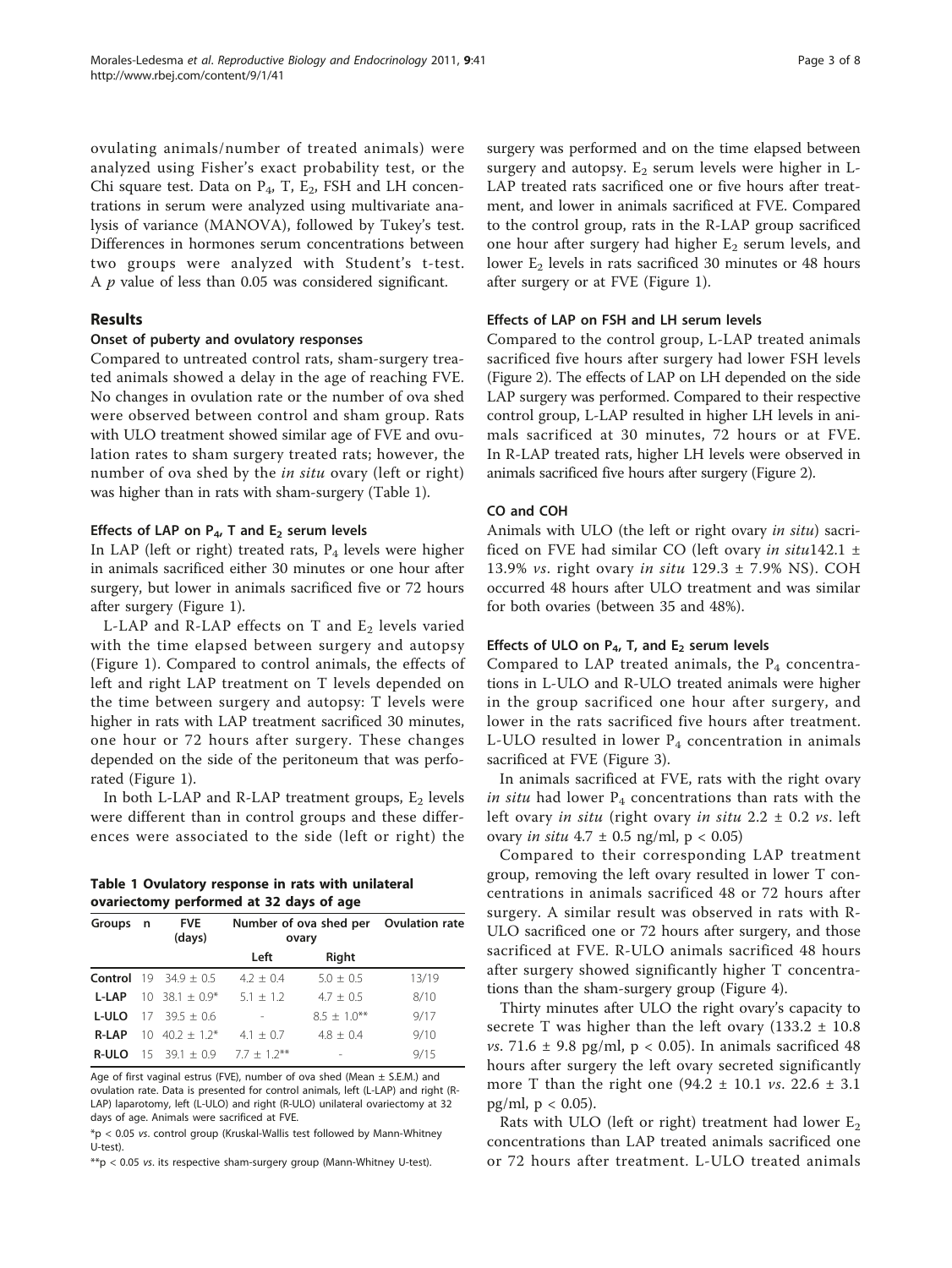<span id="page-3-0"></span>Morales-Ledesma et al. Reproductive Biology and Endocrinology 2011, 9:41 http://www.rbej.com/content/9/1/41





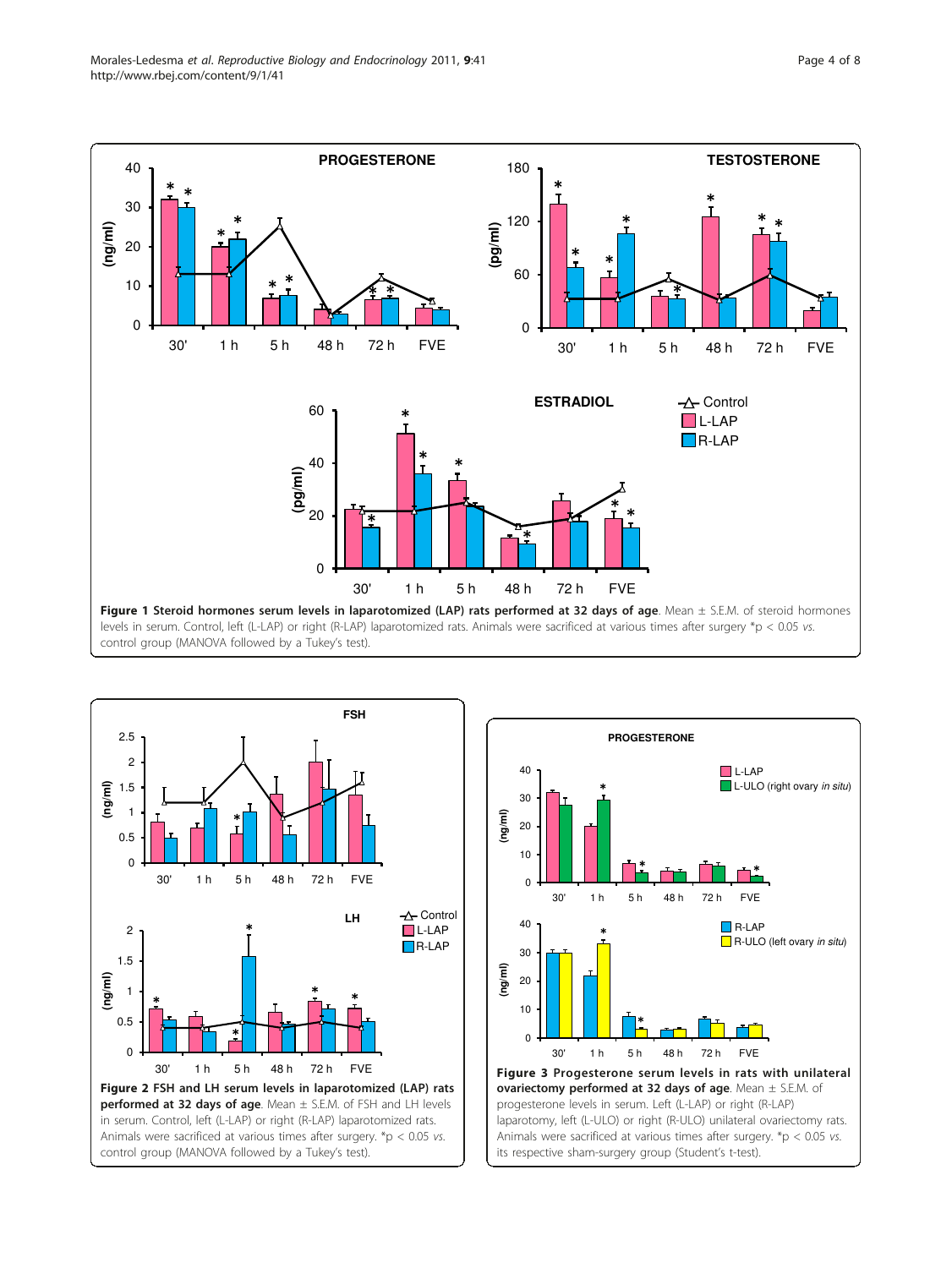<span id="page-4-0"></span>Morales-Ledesma et al. Reproductive Biology and Endocrinology 2011, 9:41 http://www.rbej.com/content/9/1/41



had higher  $E_2$  levels 48 hours after surgery and at FVE (Figure 5).

In right ovary appears to have a greater capacity to secrete  $E_2$  than the left ovary at one, five and 72 hours after ULO treatment and at FVE (1 h 26.8  $\pm$  1.3 *vs.* 16.7  $\pm$ 



0.7; 5 h 30.5  $\pm$  1.6 vs. 22.0  $\pm$  2.3; 72 h 19.8  $\pm$  1.3 vs. 12.5  $\pm$  1.4; FVE 29.7  $\pm$  2.4 *vs.* 18.1  $\pm$  1.4 pg/ml, p < 0.05).

#### Effects of ULO on FSH and LH serum levels

Compared to LAP animals, L-ULO treatment resulted in higher FSH levels five hours after surgery and at FVE. In R-ULO treated animals FSH increased at FVE (Figure 6). In rats with the right ovary in situ (L-ULO), FSH levels were higher than in animals with the left ovary in situ (FVE 6.0  $\pm$  1.0 *vs.* 2.7  $\pm$  0.5 ng/ml, p < 0.05).

Compared to their corresponding LAP treatment group, LH levels in L-ULO treated animals were lower at 30 minutes, one and 72 hours after surgery. LH levels were higher in R-ULO animals sacrificed five hours after surgery (Figure [7\)](#page-5-0).

# **Discussion**

Present results suggest that in the pre-pubertal rat, the left and right ovaries have similar capacities to secrete  $P_4$ , but the right ovary has a higher capacity to secrete  $E_2$ .

COH is similar in pre-pubertal and adult rats with ULO treated on diestrus 1 or diestrus 2 [[6,13\]](#page-6-0), suggesting that the mechanisms regulating follicular growth are similar. The capacity for CO in the adult rat is asymmetric, the left ovary has a higher CO capacity than the right one, and varies depending to the day of the cycle when surgery was performed [[1,13\]](#page-6-0). Present results show that in pre-pubertal rats such asymmetry does not

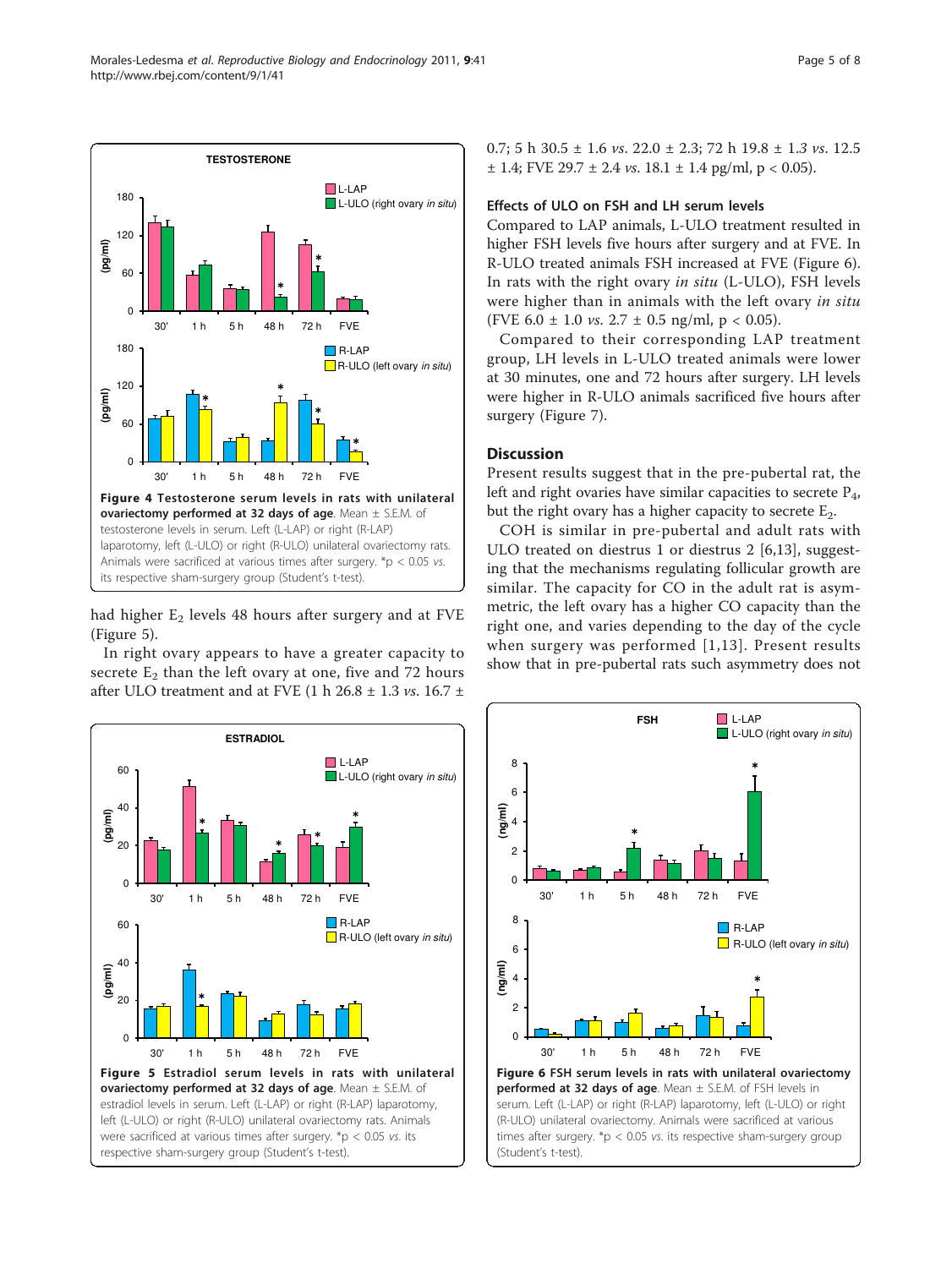<span id="page-5-0"></span>

occur, suggesting that in pre-pubertal rats the mechanisms regulating CO (follicular growth and differentiation) are similar to those occurring in rats at diestrus [\[1](#page-6-0)].

Based on the effects of unilaterally stimulating the hind-paw or abdomen of female rats on ovarian sympathetic nerve activity, Uchida et al. [[29](#page-7-0)] suggested the existence of a supra-spinal reflex pathway that is independent of the laterality of the stimulus applied at hindpaw, and a spinal segmental reflex pathway that depends on the laterality of the stimulus applied at the abdomen. The acute effects of unilateral laparotomy on  $P_4$ , T, and  $E_2$  levels depend on the side and the day of the estrous cycle when surgery was performed, supporting the idea of a spinal segmental reflex pathway that varies during the estrous cycle [[20-23\]](#page-6-0). The neural information arising from the dorsal and ventral peritoneum plays different roles on the mechanism regulating ovarian steroid hormone secretion [\[30](#page-7-0)]. Similar results were observed in the present study, where  $T$  and  $E_2$  levels changed following laparotomy and depended on the side the incision was made and the time elapsed between surgery and autopsy. Unilateral LAP did not elicit an apparent asymmetry in  $P_4$  levels, suggesting that in the pre-pubertal rat the mechanisms regulating  $P_4$  secretion are not the same as in adult animals.

In the adult cyclic rat, ULO leads to a functional compensation that is observed at 15 days and thereafter after surgery [\[31](#page-7-0)]. Such results were explained by the drop in P4 or E2 levels followed by an increase in FSH secretion [[32](#page-7-0),[33\]](#page-7-0). Injecting  $P_4$  or  $E_2$  to ULO rats did not modify

the increase in FSH levels, while injecting bovine follicular fluid (BFF) blocked the rise in FSH levels that follow the removal of one [[3](#page-6-0)[,34\]](#page-7-0). Welschen et al. [[34\]](#page-7-0) showed that after ULO treatment, FSH levels increased over a four to 28 h period after surgery;  $P_4$  levels dropped within two to 24 h; and no significant changes occurred in LH and  $E_2$  levels. These results suggest that in the rat, after ULO treatment the higher FSH levels are induced by a transient decrease in peripheral levels of a non-steroidal inhibin-like ovarian factor [\[34\]](#page-7-0).

The acute effects of ULO on  $P_4$  serum levels depends on which ovary remains in situ and on the day of the estrous cycle when surgery is performed [[20,21\]](#page-6-0). Present results show that in the late phase of the rat's prepubertal development the left and right ovaries have similar capacities for  $P_4$  synthesis.

In present study, the difference in  $P_4$  synthesis between the left and right ovary at the FVE, does not depend on the number of corpora lutea since ovulation rates were similar in both ovaries. Such disparities in the  $P_4$  levels could be related to the adrenal innervations arising from the celiac-superior mesenteric ganglia (CSMG). The asymmetry in the neuronal activity observed in the CSMG of the adult rat [[35](#page-7-0)] is not present in 28 days old pre-pubertal rats [[36\]](#page-7-0).

Present results show that the asymmetry in the ovaries' capacity to secrete T and  $E_2$  is different between the adult and the pre-pubertal rat. In the pre-pubertal rat the right ovary secretes more  $E_2$ , while in the adult rat the left ovary secretes more  $P_4$ , T and  $E_2$  [[20-23\]](#page-6-0).

Furthermore, according to Kawakami et al. [\[37,38](#page-7-0)] the electric stimulation of the medio-basal prechiasmathic area and the ventromedial hypothalamus to hypophysectomized and adrenalectomized rats provoked the release of  $P_4$  and  $E_2$ , with no apparent changes in GnRH and gonadotropins levels or ovarian blood flow, suggesting a direct neural control of the ovarian steroidogenesis. Gerendai et al. [[39](#page-7-0)] show the existence of a direct neural pathway between the ovary and the CNS, and postulated that this neural connection exerts a pituitary-independent, purely neural regulatory action on the ovary.

Aside from the hormonal participation in the compensatory responses observed after ULO, there are evidences suggesting that ovarian innervations arriving to the ovaries through the vagus nerves and the superior ovarian nerve (SON) play a role in compensatory ovarian responses [[2](#page-6-0),[6](#page-6-0)-[8](#page-6-0),[10](#page-6-0),[13](#page-6-0),[15](#page-6-0),[16\]](#page-6-0). The compensatory effects following ULO depends on the *in situ* ovary and the day of the estrous cycle when ULO was performed [[21-23](#page-6-0)]. Then, following ULO treatment, the compensatory process by the ovaries would depend on changes in the hormonal and neural signals arising and arriving to the ovaries, which appear to be different for the right and left ovary [[1](#page-6-0)]. The neural information arriving and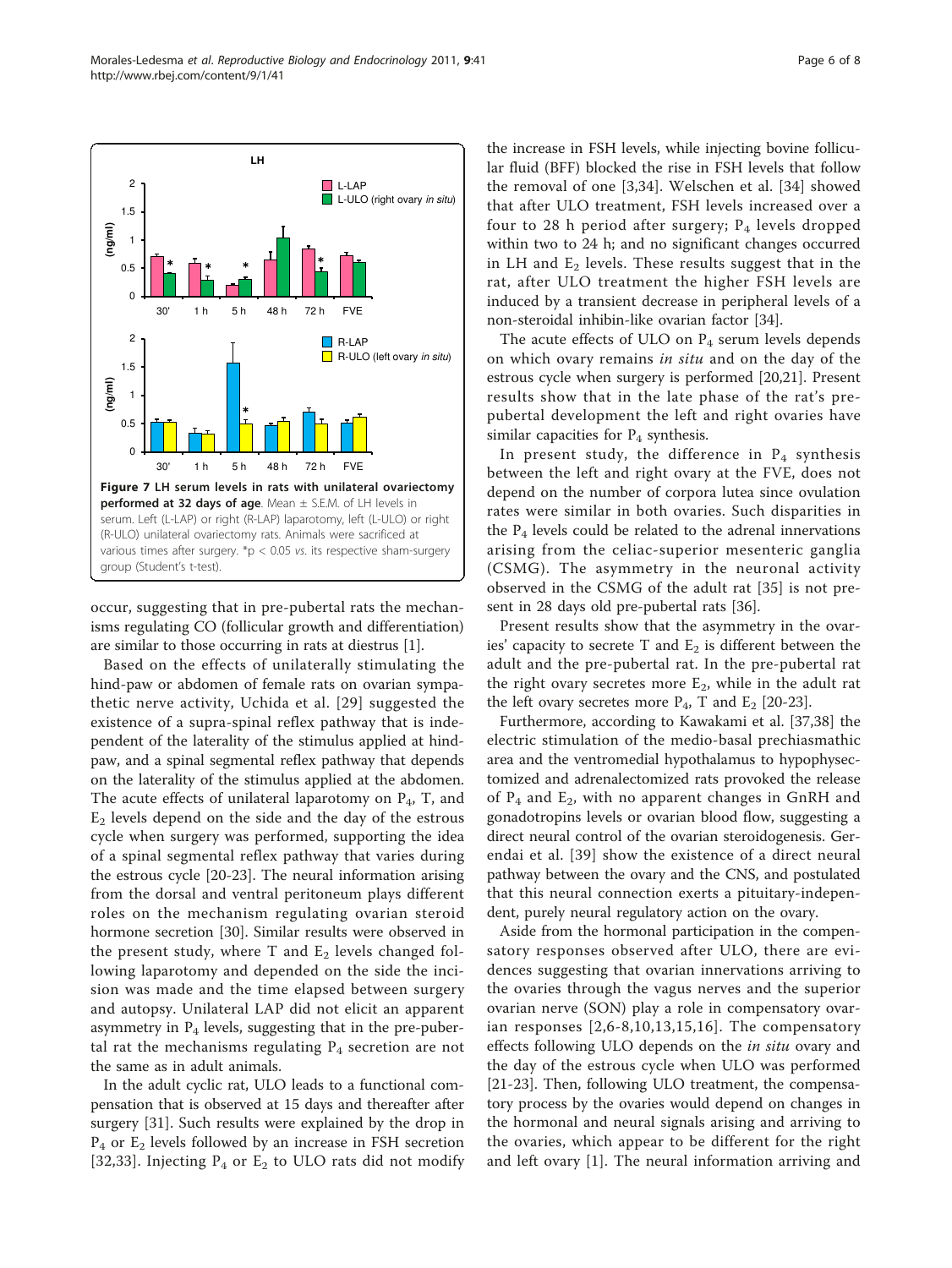<span id="page-6-0"></span>leaving the ovaries through the vagus nerve and the SON plays a role in regulating steroid hormone secretion by the ovaries in a lateralized way [10,15].

The ovarian innervations modulate ovarian responses to gonadotropins [1]. In consequence, the asymmetric ability of the ovaries to secrete steroid hormones could be related to the amount of neural connections between the hypothalamus and the ovaries [[35,36,40,41](#page-7-0)]. Kagitani et al. [\[42\]](#page-7-0) suggest that the autonomic nerves that reach the ovary via the SON play an inhibitory role in the secretion of ovarian  $E_2$ , while other studies suggest that the vagus nerve and SON innervations to the ovary participate in the regulation of hormone secretion and that hormone secretion varies along the estrous cycle [21-23].

Then, the acute changes in ovarian hormone levels following ULO could be explained by the lack of neural information arising from the extirpated ovary, which plays a role regulating ovarian functions [1]. The sub-acute modifications in ovarian hormone release induced by ULO would depend on changes in gonadotropins levels and the re-arrangement of neural factors that regulate ovarian steroidogenesis on the remaining ovary in situ.

#### Conclusions

The present results suggest that in the pre-pubertal rat both ovaries have similar capacities to secrete  $P_4$ , and that the right ovary has a higher capacity to secrete  $E_2$ .

Taken together, present results support the idea that the effects of ULO result from the decrease in glandular tissue and changes in the neural information arising from the ovary

#### Acknowledgements

This work was supported by the PAPIIT- DGAPA IN203307; IN213110. We want to thank M Sc A. Domínguez for the revision of the manuscript in English.

#### Author details

1 Biology of Reproduction Research Unit, Physiology of Reproduction Laboratory, Facultad de Estudios Superiores Zaragoza, UNAM, AP 9-020, CP 15000, México DF, México. <sup>2</sup>Escuela de Biología, Benemérita Universidad Autónoma de Puebla, Puebla, México. <sup>3</sup>Instituto Nacional de Ciencias Médicas y Nutrición "Salvador Zubirán", México DF, México.

#### Authors' contributions

LM and RD planned the experiments. LM, DAR, EV, AT and RD devised the study and participated in the discussion of the results. RC and MC participated in performing the RIA's to measure the different hormones levels. All authors read and approved the final manuscript.

#### Competing interests

The authors declare that they have no competing interests.

#### Received: 8 December 2010 Accepted: 30 March 2011 Published: 30 March 2011

#### References

1. Domínguez R, Morales L, Cruz ME: Ovarian asymmetry. Annu Rev Biomed Sci 2003, 5:95-104.

- 2. Burden HW, Lawrence IE Jr: [The effect of denervation on compensatory](http://www.ncbi.nlm.nih.gov/pubmed/563533?dopt=Abstract) [ovarian hypertrophy.](http://www.ncbi.nlm.nih.gov/pubmed/563533?dopt=Abstract) Neuroendocrinology 1977, 23:368-378.
- 3. Butcher RL: [Changes in gonadotropins and steroids associated with](http://www.ncbi.nlm.nih.gov/pubmed/560961?dopt=Abstract) [unilateral ovariectomy of the rat.](http://www.ncbi.nlm.nih.gov/pubmed/560961?dopt=Abstract) Endocrinology 1977, 101:830-840.
- 4. Meijs-Roelofs HMA, Kramer P, Osman P, Sander HJ: [Compensatory](http://www.ncbi.nlm.nih.gov/pubmed/6466758?dopt=Abstract) [ovulatory mechanisms operative after first ovulation in rats unilaterally](http://www.ncbi.nlm.nih.gov/pubmed/6466758?dopt=Abstract) [ovariectomized prepubertally.](http://www.ncbi.nlm.nih.gov/pubmed/6466758?dopt=Abstract) Biol Reprod 1984, 31:44-51.
- 5. Meijs-Roelofs HMA, Osman P, Kramer P: [Ovarian follicular development](http://www.ncbi.nlm.nih.gov/pubmed/6802917?dopt=Abstract) [leading to first ovulation and accompanying gonadotrophin levels as](http://www.ncbi.nlm.nih.gov/pubmed/6802917?dopt=Abstract) [studied in the unilaterally ovariectomized rat.](http://www.ncbi.nlm.nih.gov/pubmed/6802917?dopt=Abstract) J Endocrinol 1982, 92:341-349.
- 6. Chávez R, Domínguez R: [Participation of the superior ovarian nerve in](http://www.ncbi.nlm.nih.gov/pubmed/8169555?dopt=Abstract) [the regulation of compensatory ovarian hypertrophy: the effects of its](http://www.ncbi.nlm.nih.gov/pubmed/8169555?dopt=Abstract) [section performed on each day of the oestrous cycle.](http://www.ncbi.nlm.nih.gov/pubmed/8169555?dopt=Abstract) J Endocrinol 1994, 140:197-201.
- 7. Trkulja V, Lackovic Z: Vagal influence on compensatory ovarian growth is important only briefly after hemicastration. Exp Biol Med 2001, 226:776-781.
- 8. Trkulja V, Crljen-Manestar V, Banfic H, Lackovic Z: Involvement of the peripheral cholinergic muscarinic system in the compensatory ovarian hypertrophy in the rat. Exp Biol Med 2004, 229:793-805.
- 9. Trujillo A, Morales L, Vargas X, Alba L, Domínguez R: [Effects of capsaicin](http://www.ncbi.nlm.nih.gov/pubmed/15711030?dopt=Abstract) [treatment on the regulation of ovarian compensatory hypertrophy and](http://www.ncbi.nlm.nih.gov/pubmed/15711030?dopt=Abstract) [compensatory ovulation.](http://www.ncbi.nlm.nih.gov/pubmed/15711030?dopt=Abstract) Endocrine 2004, 25:155-162.
- 10. Morales L, Ricardo B, Bolaños A, Chavira R, Domínguez R: [Ipsilateral](http://www.ncbi.nlm.nih.gov/pubmed/17567910?dopt=Abstract) [vagotomy to unilaterally ovariectomized pre-pubertal rats modifies](http://www.ncbi.nlm.nih.gov/pubmed/17567910?dopt=Abstract) [compensatory ovarian responses.](http://www.ncbi.nlm.nih.gov/pubmed/17567910?dopt=Abstract) Reprod Biol Endocrinol 2007, 5:24.
- 11. Welschen R, Dullaart J, DeJong FH: [Interrelationships between](http://www.ncbi.nlm.nih.gov/pubmed/566579?dopt=Abstract) [circulating levels of estradiol-17](http://www.ncbi.nlm.nih.gov/pubmed/566579?dopt=Abstract)β, progesterone, FSH and LH [immediately after unilateral ovariectomy in the cyclic rat.](http://www.ncbi.nlm.nih.gov/pubmed/566579?dopt=Abstract) Biol Reprod 1978, 18:421-427.
- 12. Fleming MW, Rhodes RC, Dailey RA: [Compensatory responses after](http://www.ncbi.nlm.nih.gov/pubmed/6421337?dopt=Abstract) [unilateral ovariectomy in rabbits.](http://www.ncbi.nlm.nih.gov/pubmed/6421337?dopt=Abstract) Biol Reprod 1984, 30:82-86.
- 13. Flores A, Morales L, Domínguez R: Acute changes in serum levels of luteinising hormone and follicle stimulating hormone, ovulation and follicular growth induced by stress, unilateral ovariectomy or mechanical stimulation of the ovarian pedicle at different stages of the oestrous cycle of the rat. Med Sci Res 1990, 18:819-821.
- 14. Hirshfield AN: [Compensatory ovarian hypertrophy in the long-term](http://www.ncbi.nlm.nih.gov/pubmed/6682340?dopt=Abstract) [hemicastrate rat: size distribution of growing and atretic follicles.](http://www.ncbi.nlm.nih.gov/pubmed/6682340?dopt=Abstract) Biol Reprod 1983, 28:271-278.
- 15. Morales L, Chávez R, Domínguez R: Participation of the superior ovarian nerve in the regulation of ovulation in the prepubertal rat: Differential effects of unilateral and bilateral section of the nerve. Med Sci Res 1993, 21:15-17.
- 16. Chávez R, Cruz ME, Domínguez R: [Differences in the ovulation rate of the](http://www.ncbi.nlm.nih.gov/pubmed/3625097?dopt=Abstract) [right or left ovary in unilaterally ovariectomized rats: effect of ipsi-and](http://www.ncbi.nlm.nih.gov/pubmed/3625097?dopt=Abstract) [contralateral vagus nerves on the remaining ovary.](http://www.ncbi.nlm.nih.gov/pubmed/3625097?dopt=Abstract) J Endocrinol 1987, 113:397-401.
- 17. Riboni L: [Effects of guanethidine administration on compensatory](http://www.ncbi.nlm.nih.gov/pubmed/12225770?dopt=Abstract) [ovarian hypertrophy, compensatory ovulation and follicular](http://www.ncbi.nlm.nih.gov/pubmed/12225770?dopt=Abstract) [development in the prepubertal female guinea pig.](http://www.ncbi.nlm.nih.gov/pubmed/12225770?dopt=Abstract) Gen Comp Endocrinol 2002, 127:279-284.
- 18. Riboni L: [Effects of sympathetic denervation on follicular distribution,](http://www.ncbi.nlm.nih.gov/pubmed/12220819?dopt=Abstract) [oestradiol and progesterone serum levels in prepubertal hemi](http://www.ncbi.nlm.nih.gov/pubmed/12220819?dopt=Abstract)[ovariectomized female guinea pig.](http://www.ncbi.nlm.nih.gov/pubmed/12220819?dopt=Abstract) Anim Reprod Sci 2002, 73:63-71.
- 19. Duggavathi R, Bartlewski PM, Barrett DMW, Bagu E, Rawlings NC: [Short-and](http://www.ncbi.nlm.nih.gov/pubmed/18046013?dopt=Abstract) [long-term effects of unilateral ovariectomy in sheep: causative](http://www.ncbi.nlm.nih.gov/pubmed/18046013?dopt=Abstract) [mechanisms.](http://www.ncbi.nlm.nih.gov/pubmed/18046013?dopt=Abstract) Biol Reprod 2008, 78:490-496.
- 20. Barco AI, Flores A, Chavira R, Damián-Matsumura P, Domínguez R, Cruz ME: [Asymmetric effects of acute hemiovariectomy on steroid hormone](http://www.ncbi.nlm.nih.gov/pubmed/14515003?dopt=Abstract) [secretion by the](http://www.ncbi.nlm.nih.gov/pubmed/14515003?dopt=Abstract) in situ ovary. Endocrine 2003, 21:209-215.
- 21. Flores A, Meléndez G, Palafox MT, Rodríguez JO, Barco AI, Chavira R, Domínguez R, Cruz ME: The participation of the cholinergic system in regulating progesterone secretion through the ovarian-adrenal crosstalk varies along the estrous cycle. Endocrine 2005, 2:1-7.
- 22. Flores A, Rodríguez JO, Palafox MT, Meléndez G, Barco AI, Chavira R, Cruz ME, Domínguez R: [The acute asymmetric effects of hemiovariectomy on](http://www.ncbi.nlm.nih.gov/pubmed/16436209?dopt=Abstract) [testosterone secretion vary along the estrous cycle. The participation of](http://www.ncbi.nlm.nih.gov/pubmed/16436209?dopt=Abstract) [the cholinergic system.](http://www.ncbi.nlm.nih.gov/pubmed/16436209?dopt=Abstract) Reprod Biol Endocrinol 2006, 4:1-10.
- 23. Cruz ME, Flores A, Palafox MT, Meléndez G, Rodríguez JO, Chavira R, Domínguez R: [The role of the muscarinic system in regulating estradiol](http://www.ncbi.nlm.nih.gov/pubmed/16436209?dopt=Abstract)